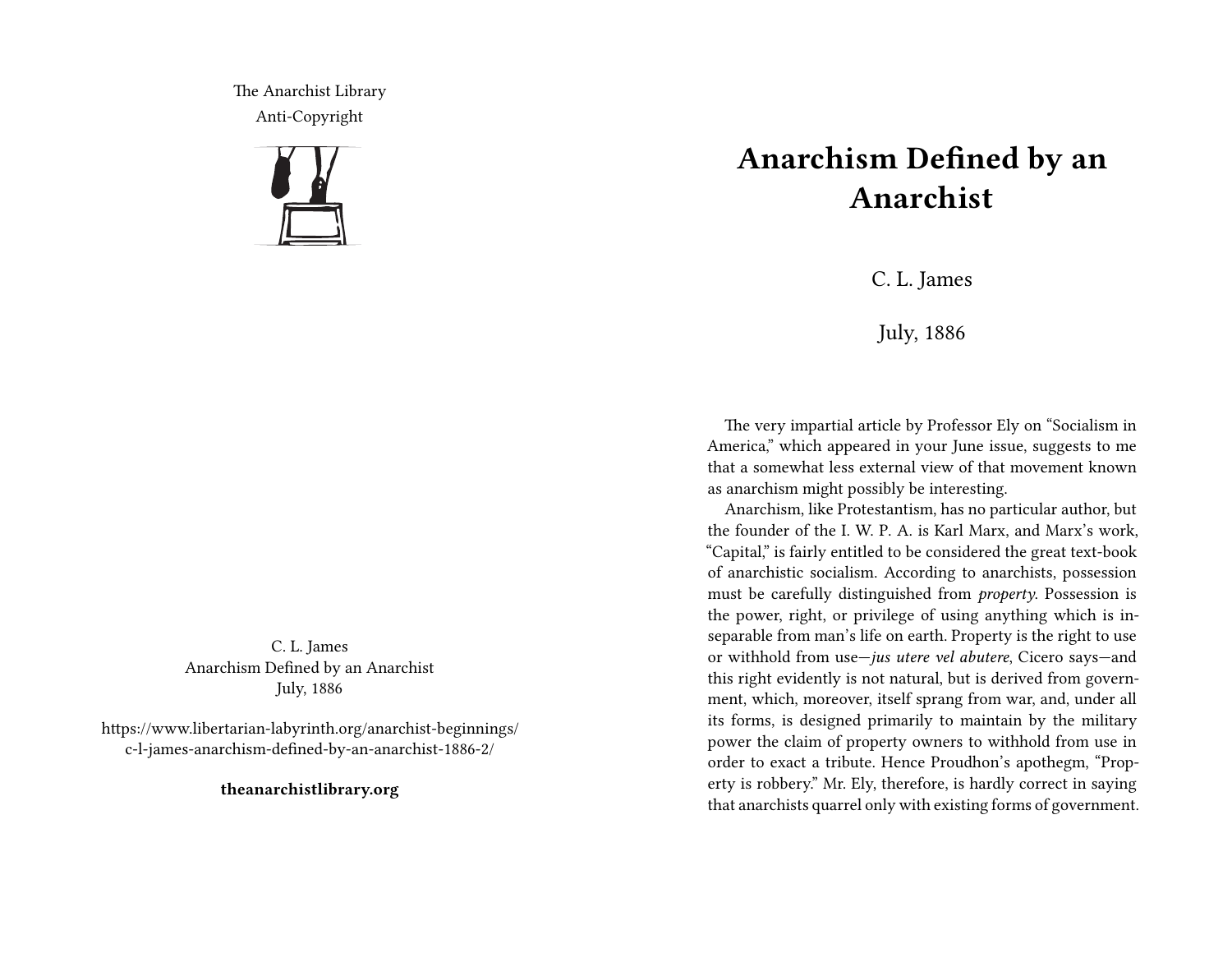They care little or nothing for the difference between democracy, republicanism, aristocracy, or monarchy. The essential thing is, they say, that under all these systems the rich employ the brave to maintain by force their method of "robbing" the poor and timid. And the important distinction between different phases of this "robbery" is not political, but economic. The simplest phase is chattel slavery, where the rich, with the aid of their mercenary defenders, own land, tools, and men. This system went down in Europe, and, but for the rebellion, would have gone down in America, by a natural law of decay. It cannot flourish after its extension has been checked, for the reason that, while shivery rapidly develops a new country, it beggars and exhausts an old one. It killed the Roman Empire, and, with the empire, may be said (in Europe) to have killed itself. The system of landlordism and serfdom is better adapted to a rude state of society, with a weak general government. Therefore, it flourished in the Middle Ages as at no other time. It disappeared about the end of the fifteenth century, for various reasons, the chief of which is that the growth of commerce and manufactures rendered other investments more profitable than land, and made it easier and cheaper to hire men as wage workers than to rule over them as over serfs.

Thus came in the modern system of capitalism and wage labor, which, however, according to Marx, is as certainly transitory as its predecessors. Capitalism means partial freedom of contract, wages rising (absolutely) with profits, a high general standard of comfort, diffused education, democracy. But it is also true, of course, that relatively to the profits of capital, wages fall when profits rise. Thus there is opened an increasing gulf between the capitalist and the wage worker. Again, competition among capitalists, continually reducing the price of commodities to the cost of production, necessitates increasingly minute subdivision of labor, destroying that technical skill which made the old-fashioned shoemaker or blacksmith independent; degrading the laborers into portions of the ma-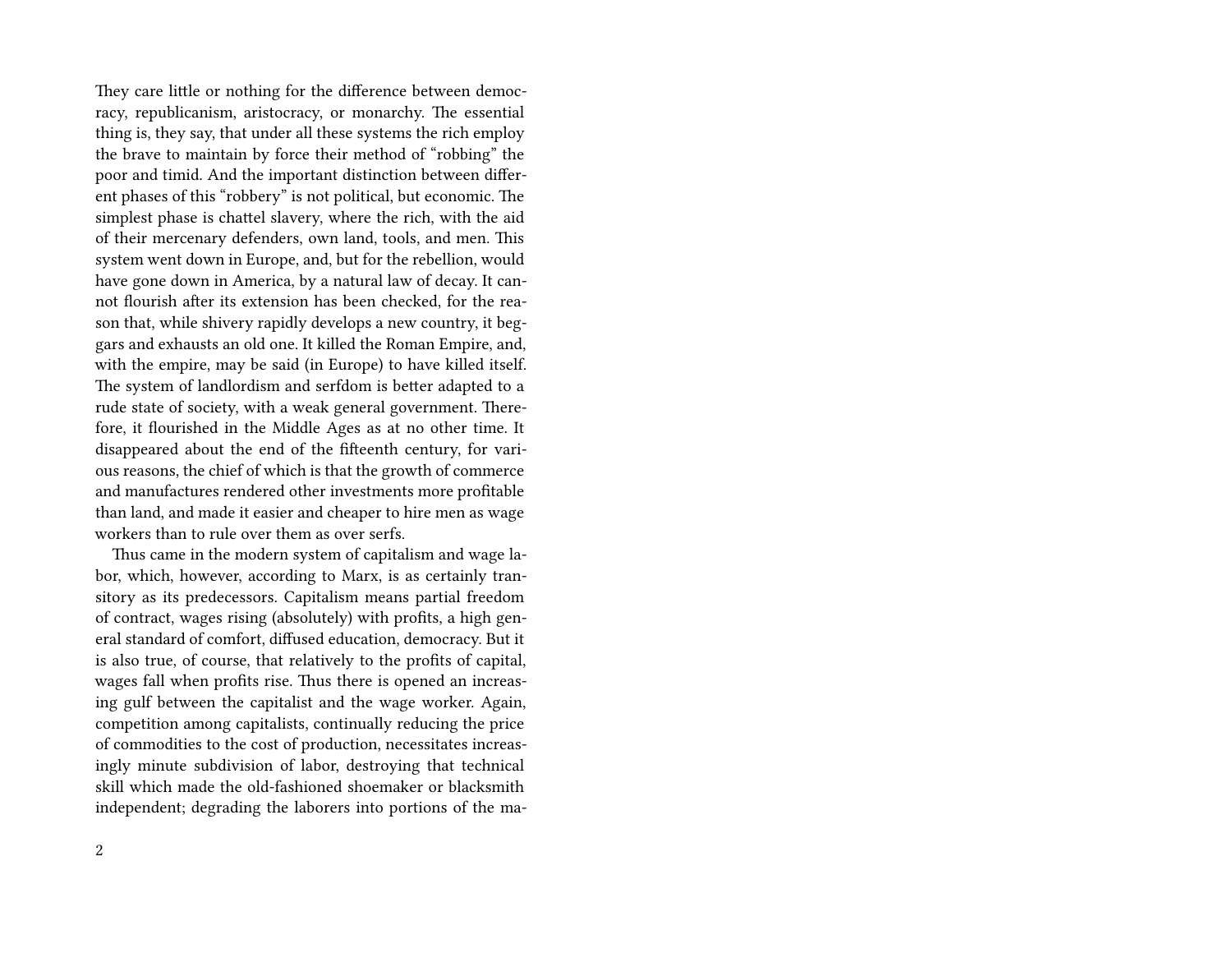chine they operate; stimulating the competition for employment which prevails among them; increasing the frequency of those periods when they are thrown out of work and reduced from comfort to beggary, and, of course, contributing to increase the revolutionary discontent of educated men, nurtured in hope and enjoyment, who see themselves hopelessly distanced by those whom they can in no way regard as their superiors.

The chasm which threatens to engulf our social system is still further widened by the destruction of small capitalists in the battle of competition, and the growth of great monopolies, advancing *pari passu* with the pauperization of the laboring class. The miseries and dangers thus engendered by the very nature of modern trade and industry, are greatly aggravated by the periodical gorging of the market with goods produced in excess of the demand during seasons of speculation, and the consequent forced migration of capital to other branches by the dreary road along which lie bankruptcy, stagnation, reduced consumption, reduced production, slow liquidation, and that gradual revival of business which closes a financial crisis.

The critical character of these periodical revulsions is greatly aggravated by the fluctuations of that uncertain currency which speculative business has everywhere introduced. It has so for been palliated by the extension of the market into new countries—America, India, Egypt, China, etc. But when this process reaches an end, and one commercial system extends over the world, then, if not sooner, prices will actually foil to the cost of production, and the catastrophe of production for profit will be reached. Anarchy, therefore, according to anarchists, is the inevitable end of the present drift and tendency of things. Trimmers may devise means to put it off; Napoleons and Bismarcks may, for a time, stifle it in blood, but the longer it is deferred, the more violent will be the reaction which brings it in at last. That only is wise statesmanship which gives up moribund institutions to die.